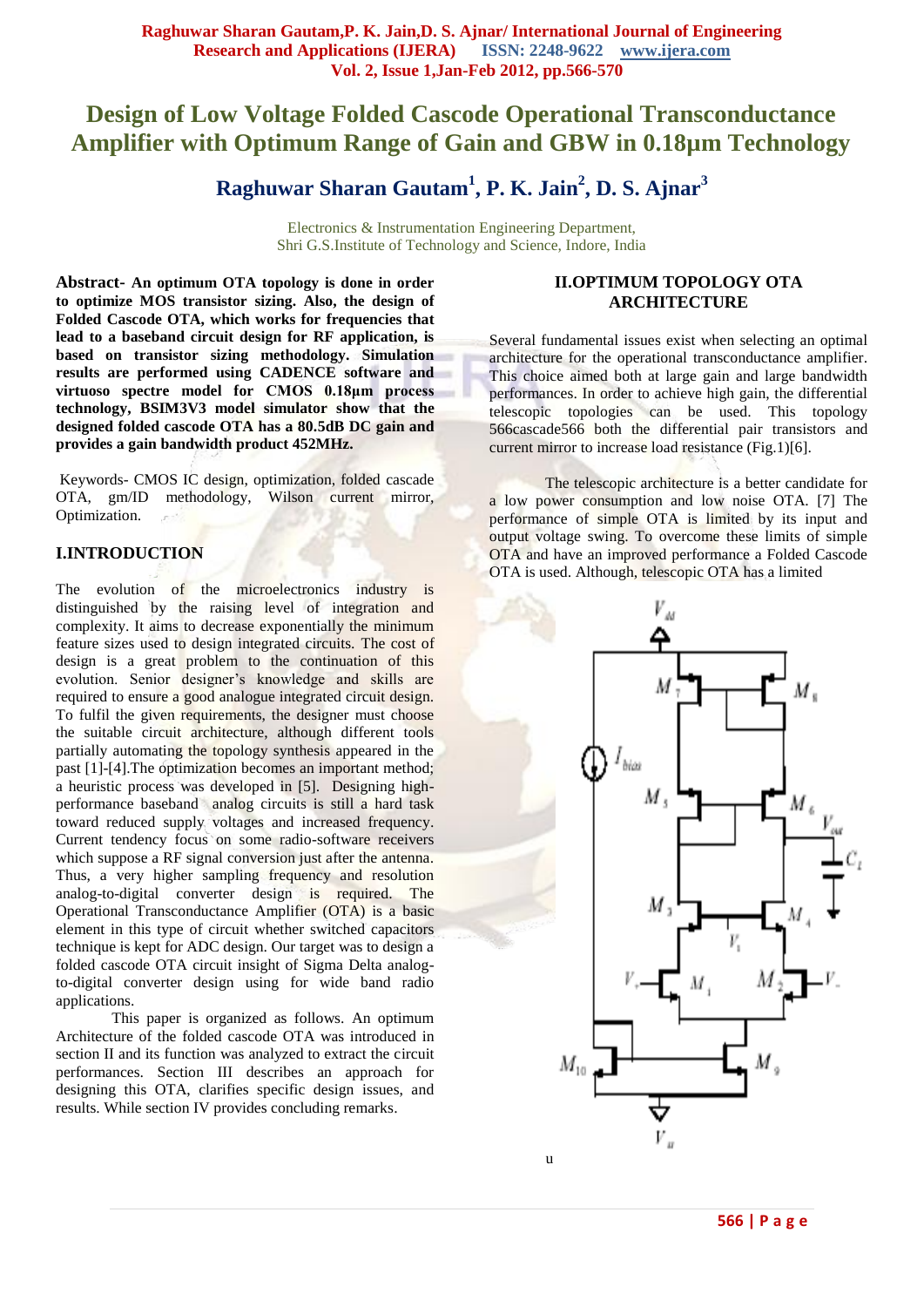#### Figure 1. Telescopic OTA

input and output swing. In order to alleviate some of the drawbacks of telescopic operational amplifier, a folded cascode OTA based on Wilson mirror can be used.

#### II.I. Basic configuration CMOS Folded Cascode OTA

The operational transconductance amplifier (OTA) is used as basic building block in many switched capacitor filters OTA is basically an op-amp without an output buffer and can only drive capacitive loads [7], [8].

An OTA is an amplifier where all nodes are low impedance except the input and output nodes. A useful feature of OTA is that its transconductance can be adjusted by the bias current. Filters made using the OTA can be tuned by changing the bias current Ibias[9]. Two practical concerns when designing an OTA for filter applications are the input signal amplitude and the parasitic input/output capacitances.

Large signals cause the OTA gain to become non-linear. The external capacitance should be large compared to the input or output parasitic of the OTA. This limits the maximum frequency of a filter built with an OTA and causes amplitude or phase errors. These errors can usually be reduced with proper selection of Ibias. The performance of simple OTA is limited by its input and output voltage swing. To overcome these limits of simple OTA and have an improved performance a Folded Cascode OTA is used.

The folded cascode OTA is shown in Fig. 2 The name "folded cascode" comes from folding down n-channel cascode active loads of a diff-pair and changing the MOSFETs to p-channels. Folded cascode OTA has a differential stage consisting of PMOS transistors M9 and M10 intend to charge Wilson mirror. MOSFETs M11 and M12 provide the DC bias voltages to M5-M6-M7-M8 transistors. [10] Apply AC input Voltage between  $V+$  and V-, cause the diff-amplifier drain current to become gmVin. This AC differential drain current is mirrored in the cascaded MOSFETs M1 to M6.

**The output Voltage of the OTA is given by:**   $V_{\text{out}} = G_{\text{m}} V_{\text{in}} R_{\text{o}}$  (1)

**The "Unity gain frequency" of the OTA is:**   $\mathbf{F}_{\mathbf{u}} = 2 \pi \mathbf{g} \mathbf{m}_{9} / C_{L}$  (2)

**G<sup>m</sup> is computed as:**  $G_m = 2 \pi \text{ GBW C_L}$  (3)

**The open-loop voltage gain is given by:** 

$$
A_V = \frac{\{gm_9 \, gm_4 \, gm_6\}}{I_D{}^2 \left(gm_4 \lambda_N{}^2 + gm_6 \lambda_P{}^2\right)}
$$
(4)

Where  $gm_9$ ,  $gm_4$  and  $gm_6$  are respectively the transconductances of transistors  $M_9$ ,  $M_4$  and  $M_6$ . I<sub>D</sub> is the bias current flowing in MOSFETs  $M_4$ ,  $M_6$ , and  $M_9$ . Like,  $C_L$ is the capacitance at the output node.  $\Lambda_N$  and  $\lambda_P$  are the

parameters related to channel length modulation respectively for NMOS and PMOS devices. Taking the complementarities between the Transistors  $M_4$  and  $\overline{M6}$  into account:

$$
gm_4 = gm_6 \tag{5}
$$

The gain expression becomes:

$$
A_V = \frac{\{gm_9 \, gm_4\}}{I_D{}^2 (\lambda_N{}^2 + \lambda_P{}^2)}
$$
 (6)



Figure 2. Folded Cascode OTA

# **III. FOLDED CASCODE OTA DESIGN METHODOLOGY.**

To show folded cascade OTS performances,this paper is interested in OTA design carrying. This design follows synthesis procedure based on the  $g_m/I_D$  methodology[11].

#### III.1. Sizing Algorithm

MOS transistors are either in strong inversion or in weak inversion. The design methodology based  $G_m / I_D$ characteristic, proposed by allows a unified synthesis methodology in all regions of operation the MOS transistor. We consider the relationship between the ratio of the transconductance  $G_m$  over the DC drain current  $I_p$ , and the normalized drain current  $I_D$  / (W/L) as a fundamental design relation<sup>[7]</sup>.  $G_m / I_D$  are based on its relevance for the following reasons:

- It is strongly related to the performance of analog circuits;
- It gives an indication of the device operation Region;
- It provides a simple way to determine the transistor dimensions.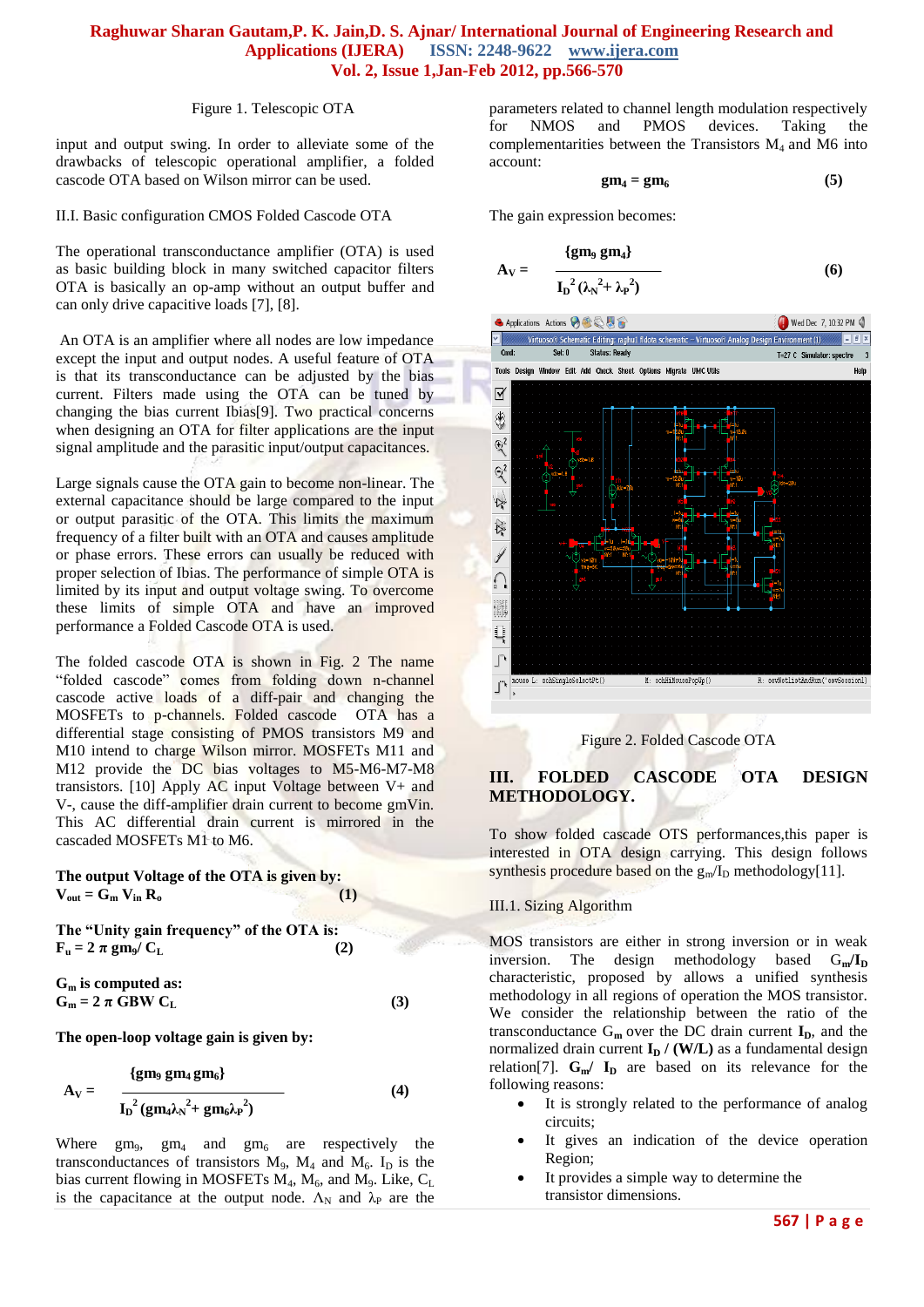

Figure 3. Design Plan

### III.2. OTA Design

After applying the design strategy, we obtained the parameters computed and summarized in Table 1.

| Transistor          | $W(\mu m)$ | $L(\mu m)$   |
|---------------------|------------|--------------|
| $M_1$               | 18         | 1            |
| $M_2$               | 18         | 1            |
| $\overline{M}_3$    | 12         | 1            |
| $\mathbf{M}_4$      | 10         |              |
| $\rm M_5$           | 6          | 1            |
| $M_6$               | 6          | 1            |
| $\overline{M_7}$    | 6          | 1            |
| $M_8$               | 6          | 1            |
| $M_9$               | 50         | 1            |
| $M_{10}$            | 50         | 1            |
| $M_{11}$            | 7          | $\mathbf{1}$ |
| $\overline{M}_{12}$ | 7          |              |

Table 1. Width and lengths of different transistors



Figure 6. Test Bench of Folded Cascode OTA

# III.3. Results

The designed Folded Cascode OTA was biased at 1.8V power supply voltage using CMOS technology of 0.18μm with the BSIM3V3 MOSFET model.









Figure 9. Slew Rate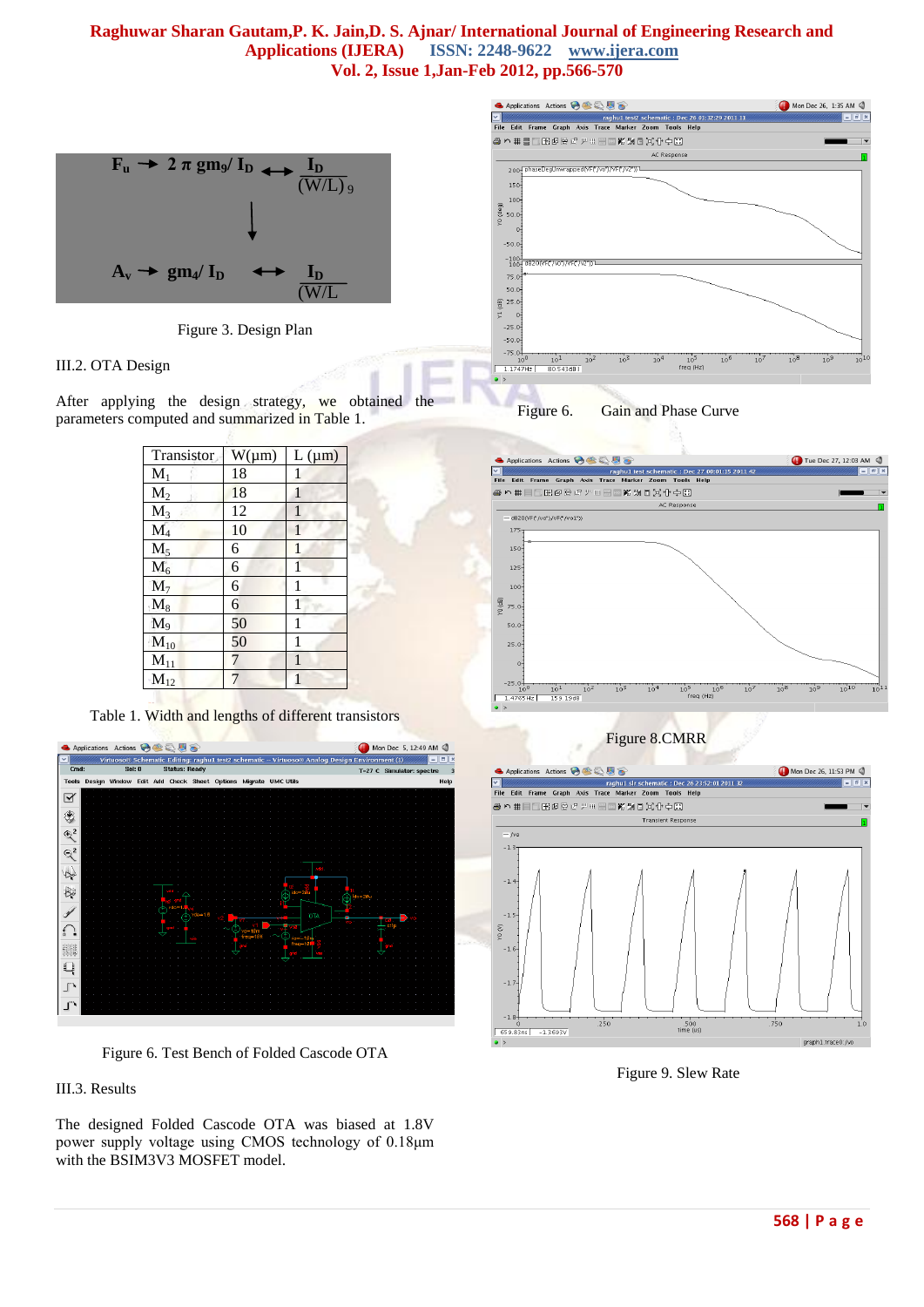

Figure 10. PSRR

### **Results summary**

| <b>Specifications</b>    | <b>Results</b>    |  |
|--------------------------|-------------------|--|
| Gain                     | 80.219 dB         |  |
| <b>GBW</b>               | 452 MHz           |  |
| 3dB bandwidth            | 42.7 KHz          |  |
| $F_{\rm T}$              | 176 MHz           |  |
| Phase Margin             | 40 Degree         |  |
| Gain Margin              | 15dB              |  |
| Load                     | 0.1 <sub>pf</sub> |  |
| Technology               | $0.18 \mu m$      |  |
| <b>Supply Voltage</b>    | ±1.8V             |  |
| <b>Power Dissipation</b> | 126 uW            |  |
| Slewrate                 | 5 V/usec          |  |
| <b>CMRR</b>              | 159.19            |  |
| PSRR                     | 74.59             |  |

# **IV CONCLUSIONS**

Since the Folded Cascode OTA based on Wilson mirror has a limited output swing. For the folded Cascode OTA using a Wilson mirror, the maximum output voltage is set lower than: Vdd+VT+2Vdsat, so, we can use cascode mirror to compensate the fall to +2Vdsat. This paper presents an efficient OTA design, so, the goal to reach moderate gain and large bandwidth. Tranconductance cells are relatively simple circuits which allow operating for high frequencies. Future work involves the search of low power consumption and Ultra low-supply voltage structure, an update to nanotechnology process for RF application.

# **REFERENCES**

- [1] M.G.R. Degrauwe et al.., "IDAC: An interactive design tool for analog CMOS circuits," IEEE J.Solid-State circuits, vol. sc-22, no. 6, dec.(1987), pp. 1106-1116.
- [2] R.Harjani, R.A. Rutenbar and L.R. Carley, "OASYS: A framework for analog circuit synthesis," IEEE Trans. Computer-Aided Design, vol. 8, no. 12, Dec. (1989), pp. 1247-1266.
- [3] H. Y. Koh, C.H Séquin and P.R. Gray, "OPASYN: A compiler for CMOS operational amplifiers," IEEE Trans. Computer-Aided Design, vol. 8, no. 12, Dec. (1990), pp. 113-125.
- [4] J.P. Harvey, M.I. Elmasry and B. Leung, "STAIC: An interactive framework for synthesizing CMOS band BiCMOS analog circuits," IEEE Trans.Computer-Aided Design, vol. 11, no. 11, Nov. (1992), pp. 1402-1417.
- [5] M. Fakhfakh, M. Loulou, and N. Masmoudi, "Optimizing performances of switched current memory cells through a heuristic," Journal of Analog Integrated Circuits and Signal Processing, Springer Editor, (2006).
- [6] M.hershenson, S.Boyd, and T. Lee. "Optimal design of a CMOS op-amp via geometric programming". Stanford.edu/prople/boyd
- [7] F. Silveira, D. Flandre et P.G.A. Jespers, "A gm/ID based methodology for the design of CMOS analog circuits and its application to the synthesis of a SOI micropower OTA", IEEE J. of Solid State Circuits, vol. 31, n. 9, sept. 1996.
- [8] M. Banu, J. M. Khoury, and Y. Tsividis, "Fully Differential Operational Amplifier with Accurate Output Balancing," IEEE Journal of Solid State circuits, Vol. 23, No. 6, pp. December 1990.
- [9] R. Hogervorst, J. P. Tero, R. G. H. Eschauzier, and J. H.Huijsing, "A Compact Power efficient 3 V CMOS Rail-to-Rail Input/Output Operational Amplifier for VLSI cell Libraries," IEEE Journal of Solid State Circuits, Vol. 29,pp. December 1988.
- [10] Houda Daoud, Samir Ben Salem, Sonia Zouari,Mourad Loulou, "Folded Cascode OTA Design for Wide Band Applications", Design and Test of Integrated Systems in Nanoscale Technology, 2006.

# **Author's Profile**

# **RAGHUWAR SHARAN GAUTAM**



He has received the B.E. degree in Electronics and Communication Engineering from Rajiv Gandhi Technical University, Bhopal in 2010 .He is currently pursuing M.Tech degree in Microelectronics and VLSI Design from S.G.S.I.T.S. Indore, India.